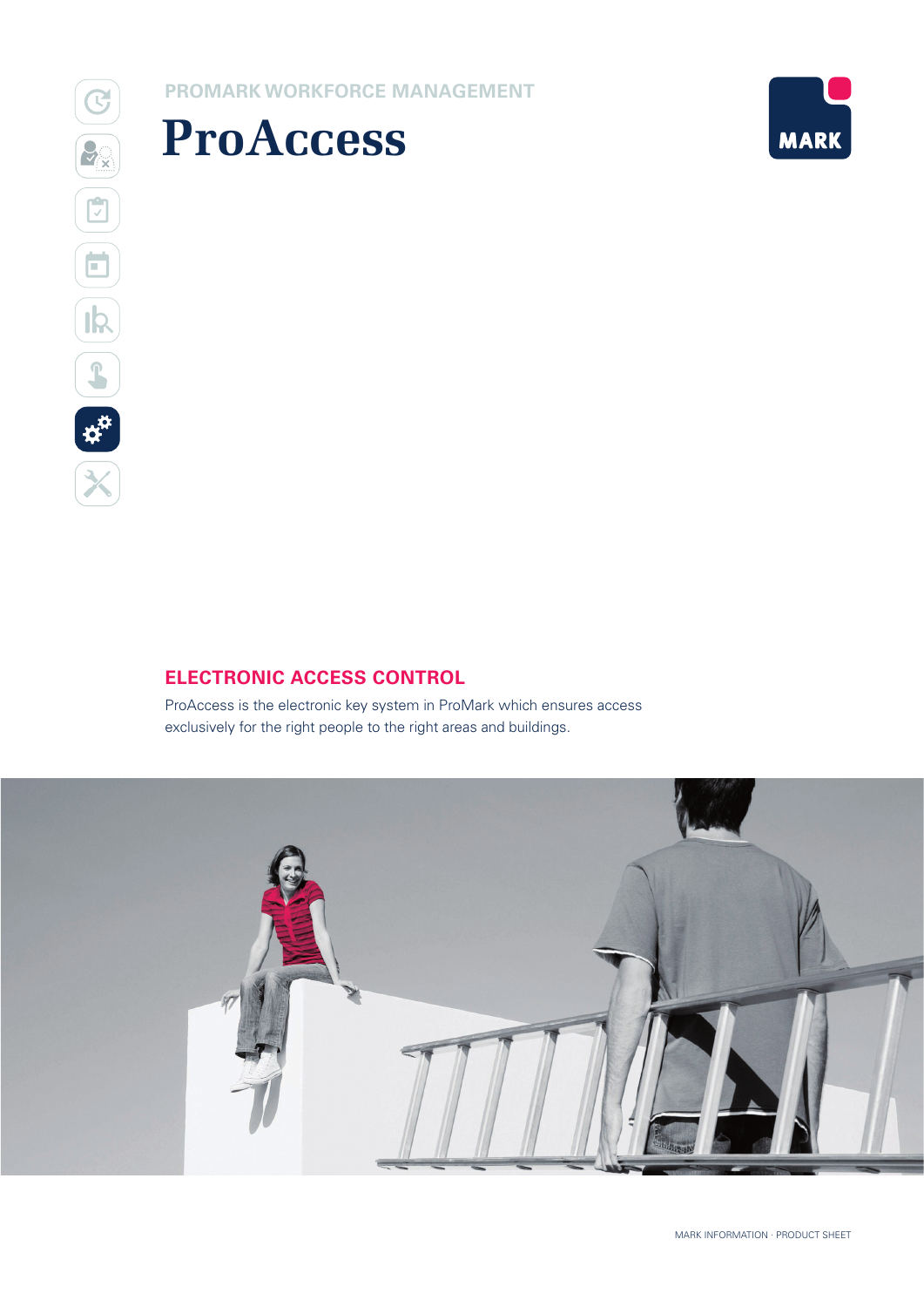**ProAccess**

#### **PROACCESS – ELECTRONIC KEY SYSTEM AND DOOR ADMINISTRATION**

## **ELECTRONIC KEY SYSTEM**

ProAccess is an electronic key system which replaces traditional manual keys. Administration of all doors in the company is set up in ProAccess and door entry is controlled by pin code or via card readers – either biometric or traditional (magnetic, chip, proximity) - or a combination of these. All access media are personal and any opening of doors



is logged. Guest access for a limited period is also possible.

**CENTRAL OR DECENTRAL ADMINISTRATION** Access is administered from a central or decentralised database and any changes to the system configuration are in effect instantly. ProAccess uses standard LAN or WAN to communicate to the door units.

**OFFLINE CAPABILITY** All door units are configured with a UPS battery enabling the system to function without external power supply for periods of time. Any data saved in offline-mode will automatically be synchronized once the connection to the master system is re-established.

**EASE OF USE** The key system is simple and intuitive to use. It indicates whether card, pin or both is needed for access and whether the user is allowed to open the door or not.

**AUTOMATIC DOOR UNLOCK** In a company with many visitors it can be advantageous to leave the main entrance open during daily opening hours. ProAccess can be set up to keep a door unlocked during a specific time interval. After the first manual opening in that time interval, ProAccess will keep the door unlocked. This allows the company to ensure that the door is not unlocked before an employee arrives for work.

**OPTIMISES SECURITY** ProAccess also ensures that only the right employees have access to particular areas of the company. The 'Door overview' in ProAccess allows the superuser to view which employees have passed through the individual doors and thus gives a fast and easy overview of who is where. Furthermore, all the company's doors can be forced open/closed from a central location. Doors can also be connected to the fire alarm ensuring automatic opening/closure in case of fire.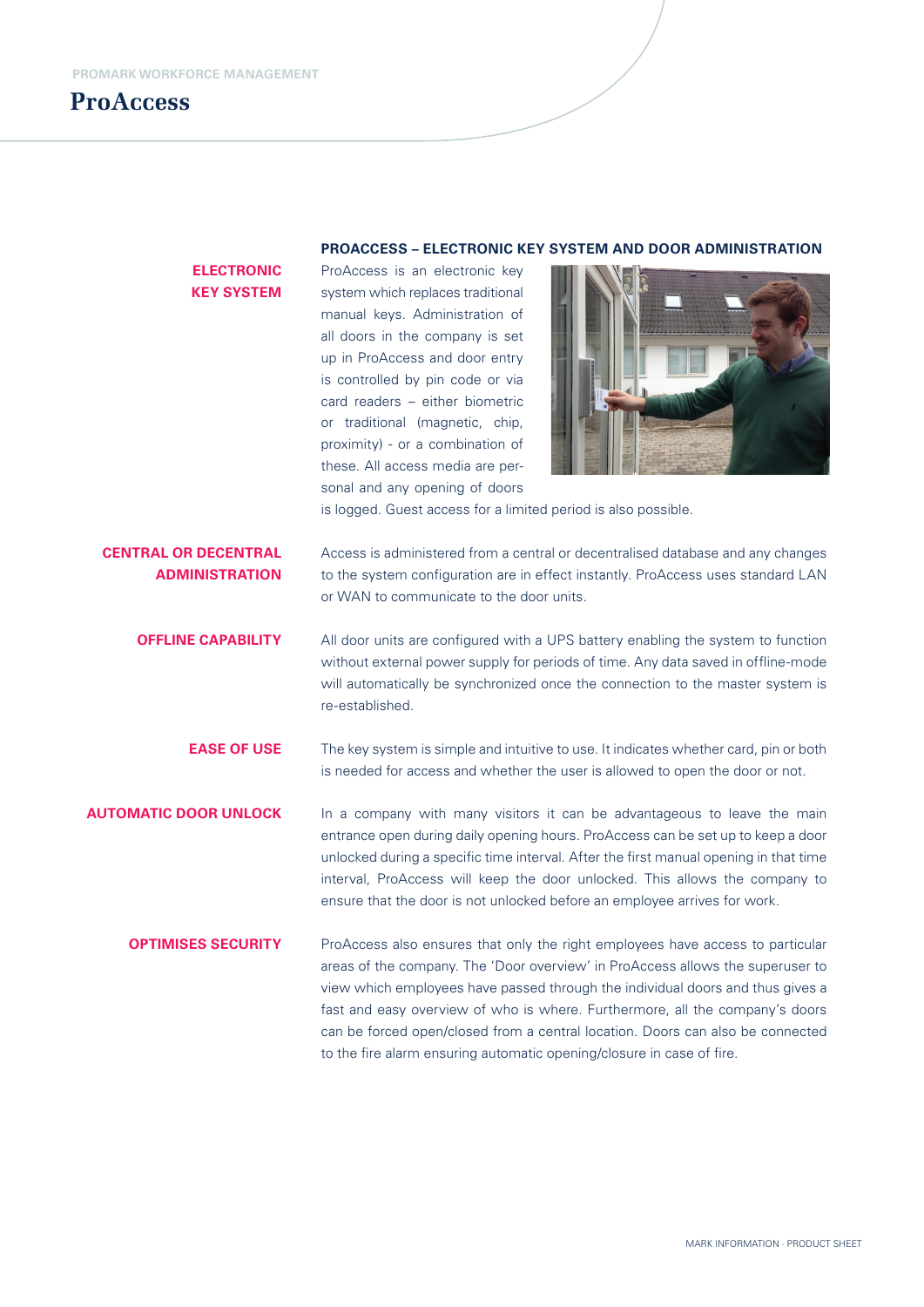**ProAccess**

## **SUPPLEMENT TO ALARM SYSTEM**

**ONE SYSTEM FOR** 

In case of unauthorized access, ProAccess can notify key personnel in the company and show where the unauthorized access occurred. Subsequently, doors can be forced to open or close. All information is logged, allowing the company to keep track of when and where door-opening took place. Please note that ProAccess is not an alarm system but it can prove a very useful supplement to one.



#### **FULLY INTEGRATED WITH PROMARK**

ProAccess is a module in ProMark and uses the same master data (employee file) as any other module. The graphical, intuitive user interface is the same for all of ProMark so there is no need for separate systems for administration of

access control and T&A. Moreover, the same identification media can be used both for access control and for clocking in and out.

**FIXED PROCESS FOR ACCESS AND REGISTRATION**

**ACCESS CONTROL AND T&A**

The system can be configured so the employee cannot open a door before he/she has clocked in, e.g. via a ProTerminal at the entrance. This enables the company to ensure registration of attendance time.

#### **SIMPLE ADMINISTRATION AND INCREASED SECURITY**

**EASY ADMINISTRATION OF ACCESS** With ProAccess the company can simplify administration of access. If an employee needs access to other parts of the company there is no need for a new key – only a simple change to that person's access settings in ProMark. No longer will the company suffer the risk and trouble caused by lost or stolen keys or by keys not being returned.

**INCREASED SECURITY** ProAccess thus contributes to increase security within your company. In addition to ensuring ease-of-access throughout the company by replacing the need for manual keys, the safety of your employees is significantly increased and the risk of theft minimized. With ProAccess you have complete control of access to your company.